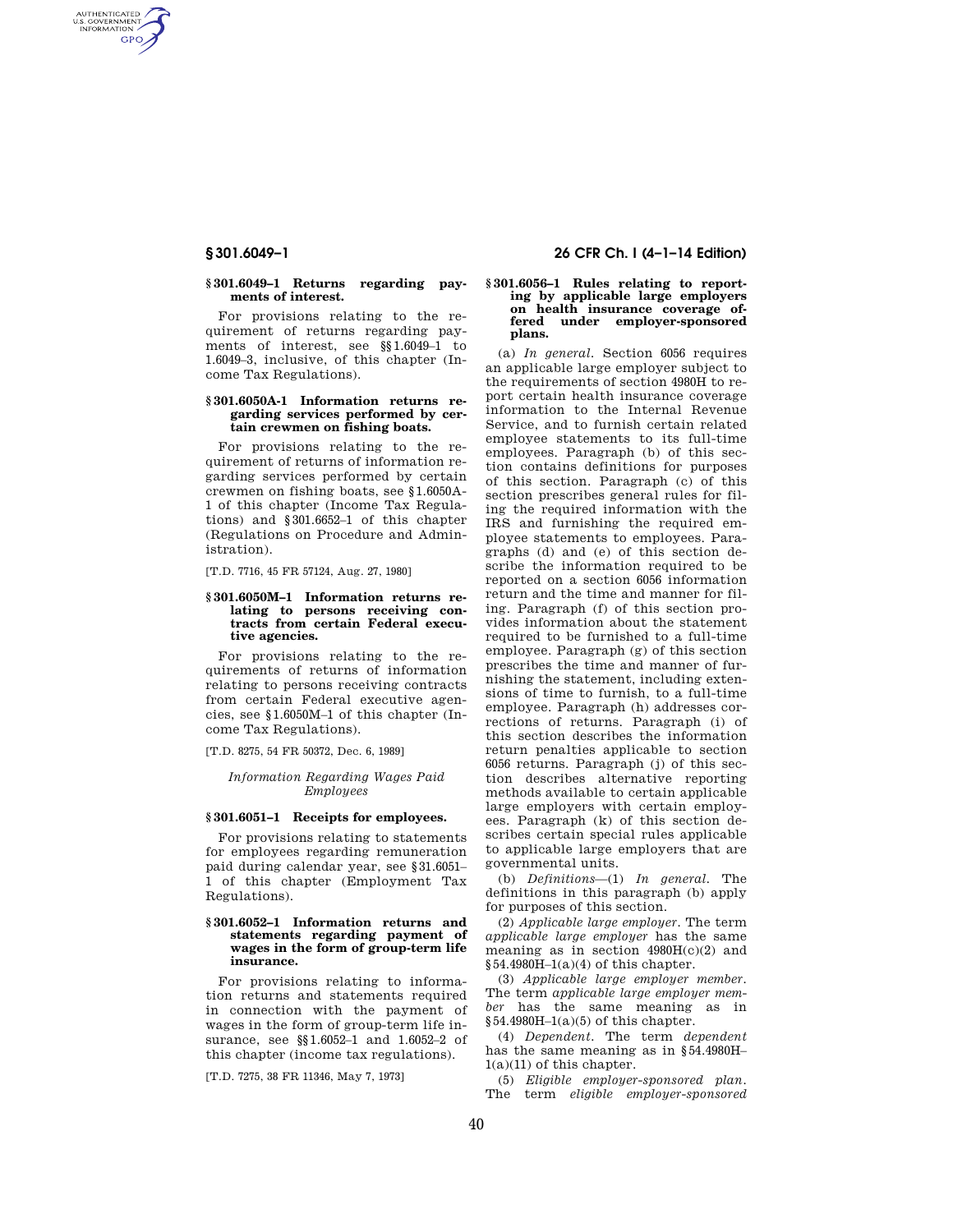### **Internal Revenue Service, Treasury § 301.6056–1**

*plan* has the same meaning as in section  $5000A(f)(2)$  and  $$1.5000A-2(c)(1)$  of this chapter.

(6) *Full-time employee.* The term *fulltime employee* has the same meaning as in section 4980H and §54.5980H–1(a)(21) of this chapter, as applied to the determination and calculation of liability under section  $4980H(a)$  and (b) with respect to any individual employee, and not as applied to the determination of status as an applicable large employer, if different.

(7) *Governmental unit.* The term *governmental unit* refers to the government of the United States, any State or political subdivision thereof, or any Indian tribal government (as defined in section  $7701(a)(40)$  or subdivision of an Indian tribal government (as defined in section 7871(d)).

(8) *Agency or instrumentality of a governmental unit.* [Reserved]

(9) *Minimum essential coverage.* The term *minimum essential coverage* has the same meaning as in section 5000A(f) and the regulations issued under that section.

(10) *Minimum value.* The term *minimum value* has the same meaning as in section 36B and any applicable regulations.

(11) *Person.* The term *person* has the same meaning as in section  $7701(a)(1)$ and applicable regulations.

(c) *Content and timing of reporting by applicable large employer members.*—(1) *In general.* Each applicable large employer member required to make a return and furnish a related statement to its full-time employees under section 6056 for a calendar year must make a return and furnish the related statement using such form(s) as may be prescribed by the Internal Revenue Service. An applicable large employer member will satisfy its reporting requirements under section 6056 if it files with the Internal Revenue Service a return for each full-time employee using Form 1095–C or another form the IRS designates, and a transmittal form using Form 1094–C or another form the IRS designates, as prescribed in this section and in the instructions to the forms. Each Form 1095–C and the transmittal Form 1094–C will together constitute an information return to be

filed with the Internal Revenue Service.

(2) *Reporting facilitated by third parties.* A separate section 6056 information return must be filed for each applicable large employer member. If more than one section 6056 information return is being filed for an applicable large employer member, there must be one authoritative section 6056 transmittal (Form 1094–C) reporting aggregate employer-level data for all fulltime employees of the applicable large employer member, in accordance with forms and instructions. Additionally, there must be only one section 6056 employee statement (Form 1095–C) for each full-time employee with respect to that full-time employee's employment with the applicable large employer member, so that all required information for a particular full-time employee of the applicable large employer member is reflected on a single Form 1095–C.

(d) *Information required to be reported to the Internal Revenue Service*—(1) *In general.* Except as provided in paragraph (j) of this section (relating to alternative reporting methods for eligible applicable large employer members), every applicable large employer member must make a section 6056 information return with respect to each full-time employee. Each section 6056 information return must show—

(i) The name, address, and employer identification number of the applicable large employer member,

(ii) The name and telephone number of the applicable large employer member's contact person,

(iii) The calendar year for which the information is reported,

(iv) A certification as to whether the applicable large employer member offered to its full-time employees (and their dependents) the opportunity to enroll in minimum essential coverage under an eligible employer-sponsored plan, by calendar month,

(v) The months during the calendar year for which minimum essential coverage under the plan was available,

(vi) Each full-time employee's share of the lowest cost monthly premium (self-only) for coverage providing minimum value offered to that full-time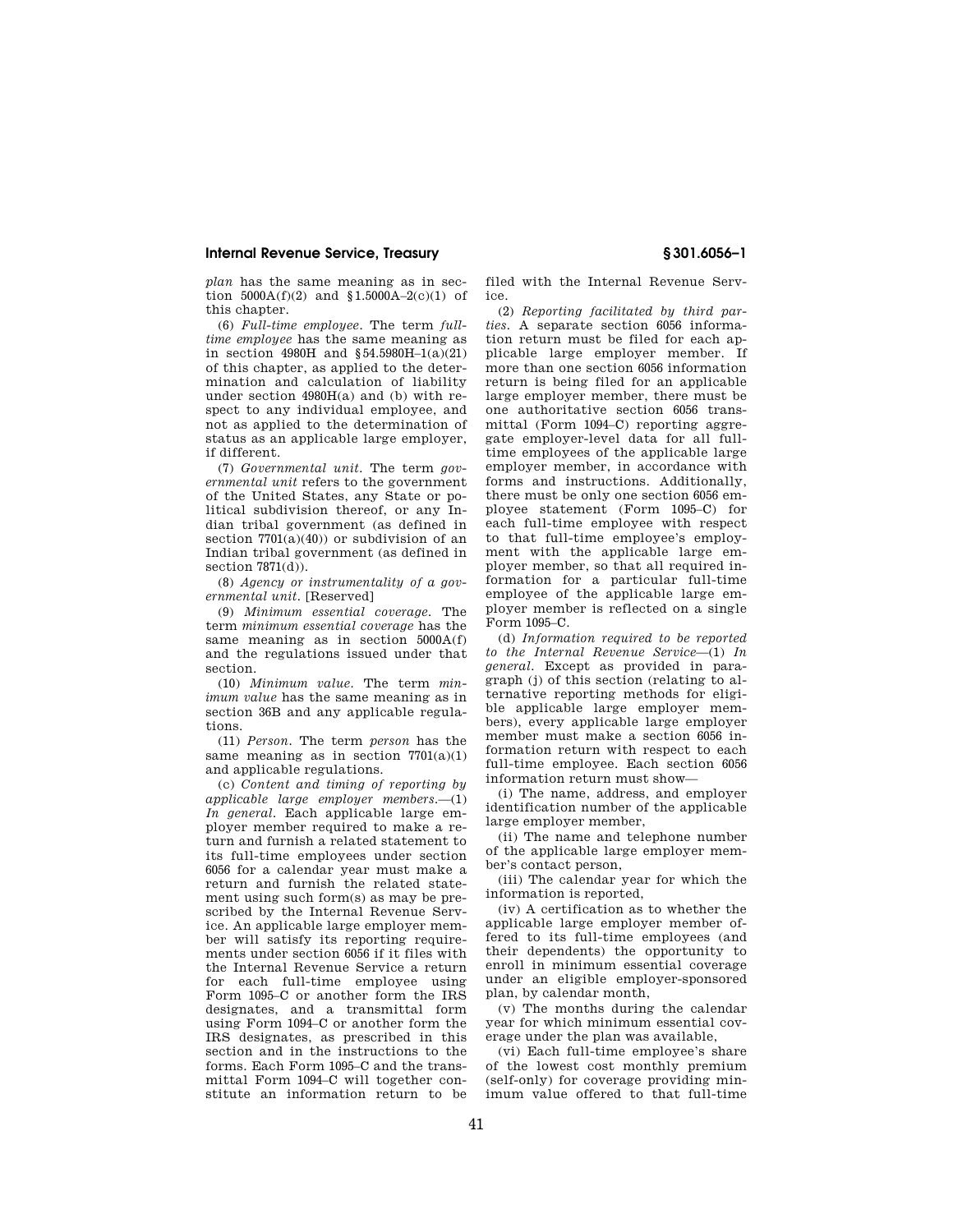employee under an eligible employersponsored plan, by calendar month;

(vii) The number of full-time employees for each month during the calendar year,

(viii) The name, address, and taxpayer identification number of each full-time employee during the calendar year and the months, if any, during which the employee was covered under the plan, and

(ix) Any other information specified in forms, instructions, or published guidance, see §§601.601(d) and 601.602 of this chapter.

(2) *Form of the return.* A return required under this paragraph (d) may be made on Forms 1094–C and 1095–C or other form(s) designated by the Internal Revenue Service, or a substitute form. A substitute form must include the information required to be reported on Forms 1094–C and 1095–C and must comply with applicable revenue procedures or other published guidance relating to substitute statements. See  $§601.601(d)(2)$  of this chapter.

(e) *Time and manner for filing return.*  An applicable large employer member must file the return and transmittal form required under paragraph (d)(2) of this section on or before February 28 (March 31 if filed electronically) of the year succeeding the calendar year to which it relates in accordance with any applicable guidance and the instructions to the form. An applicable large employer member must file the return and transmittal form at the address specified on the return form or its instructions. For extensions of time for filing returns under this section, see §§1.6081–1 and 1.6081–8 of this chapter. See §301.6011–2 for rules relating to electronic filing.

(f) *Statements required to be furnished to full-time employees*—(1) *In general.* Except as provided in paragraph (j) of this section, every applicable large employer member required to file a return under section 6056 must furnish to each of its full-time employees identified on the return a written statement showing—

(i) The name, address and employer identification number of the applicable large employer member, and

# **§ 301.6056–1 26 CFR Ch. I (4–1–14 Edition)**

(ii) The information required to be shown on the section 6056 return with respect to the full-time employee.

(2) *Form of the statement.* A statement required under this paragraph (f) may be made either by furnishing to the full-time employee a copy of Form 1095–C or another form the IRS designates as prescribed in this section and in the instructions to such forms, or a substitute statement. A substitute statement must include the information required to be shown on the return filed with the IRS and must comply with requirements in published guidance (see  $§601.601(d)(2)$  of this chapter) relating to substitute statements. An IRS truncated taxpayer identification number may be used as the identifying number for an individual in lieu of the identifying number appearing on the corresponding information return filed with the IRS.

(g) *Time and manner for furnishing statements*—(1) *Time for furnishing.*—(i) *In general.* Each statement required by this section for a calendar year must be furnished to a full-time employee on or before January 31 of the year succeeding that calendar year in accordance with applicable Internal Revenue Service procedures and instructions

(ii) *Extensions of time*—(A) *In general.*  For good cause upon written application of the person required to furnish statements under this section, the Internal Revenue Service may grant an extension of time not exceeding 30 days in which to furnish such statements. The application must be addressed to the Internal Revenue Service, and must contain a full recital of the reasons for requesting the extension to aid the Internal Revenue Service in determining the period of the extension, if any, that will be granted. A request in the form of a letter to the Internal Revenue Service, signed by the applicant, suffices as an application. The application must be filed on or before the date prescribed in paragraph  $(g)(1)$  of this section.

(B) *Automatic extension of time.* The Commissioner may, in appropriate cases, prescribe additional guidance or procedures, published in the Internal Revenue Bulletin (see §601.601(d)(2) of this chapter), for automatic extensions of time to furnish to one or more full-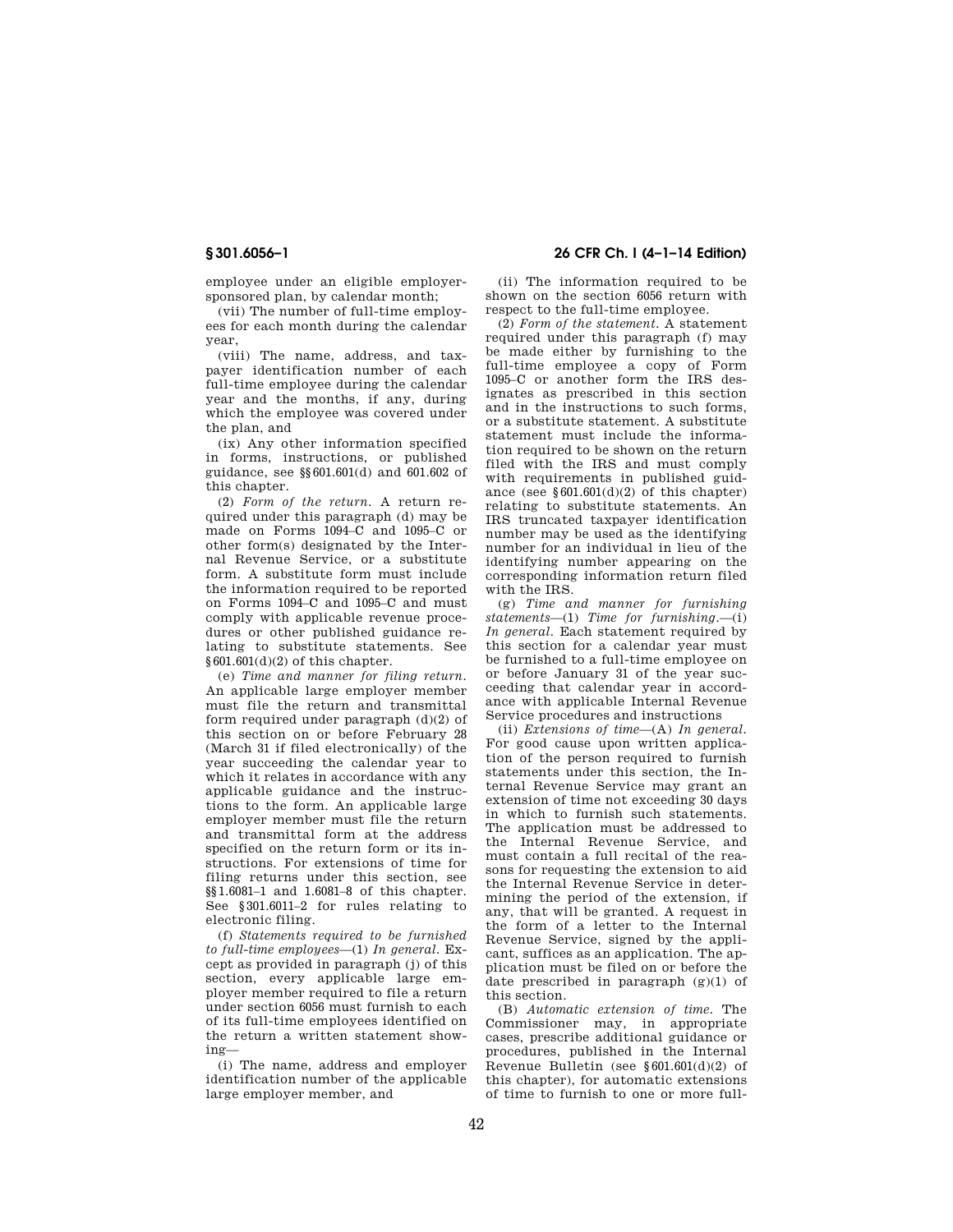### **Internal Revenue Service, Treasury § 301.6056–1**

time employees the statement required under section 6056.

(2) *Manner of furnishing.* If mailed, the statement must be sent to the fulltime employee's last known permanent address or, if no permanent address is known, to the employee's temporary address. For purposes of this paragraph (g), an applicable large employer member's first class mailing to the last known permanent address, or if no permanent address is known, the temporary address, discharges the requirement to furnish the statement. An applicable large employer member may furnish the statement electronically in accordance with §301.6056–2.

(h) *Correction of returns.* See §301.6056–  $1(i)(2)$ .

(i) *Penalties.*—(1) *In general.* For provisions relating to the penalty for failure to file timely a correct information return required under section 6056, see section 6721 and the regulations under that section. For provisions relating to the penalty for failure to furnish timely a correct statement to full-time employees required under section 6056, see section 6722 and the regulations under that section. See section 6724 and the regulations under that section for rules relating to the waiver of penalties if a failure to file timely or accurately is due to reasonable cause and is not due to willful neglect.

(2) *Application of section 6721 and 6722 penalties to section 6056 reporting.* For purposes of section 6056 reporting, if the information reported on a return (including a transmittal) or a statement required by this section is incomplete or incorrect as a result of a change in circumstances (such as a retroactive change in coverage), a failure to timely file or furnish a corrected document is a failure to file or furnish a correct return or statement under sections 6721 and 6722.

(j) *Alternative reporting methods for eligible applicable large employer members.*  In lieu of the general reporting method described in paragraph (d) of this section, eligible applicable large employer members may use the following alternative reporting methods described in this paragraph (j).

(1) *Certification of qualifying offer.* An applicable large employer member is an eligible applicable large employer member and is treated as meeting its reporting obligation under section 6056 if:

(i) The applicable large employer member certifies on the section 6056 transmittal form, in accordance with the form and the instructions to the form, that it made a qualifying offer. A qualifying offer is an offer to one or more of its full-time employees for all months during the year for which the employee was a full-time employee and which are not within a limited nonassessment period (as defined in  $§54.4980H-1(a)(26)$  of this chapter), of minimum essential coverage providing minimum value at an employee cost for employee-only coverage not exceeding 9.5 percent of the mainland single federal poverty line, and that includes an offer of minimum essential coverage to the employees' spouses and dependents. For this purpose, the applicable federal poverty line is the federal poverty line as defined in §54.4980H–1(a)(19) of this chapter, as calculated and applied to the 48 contiguous states and the District of Columbia;

(ii) The applicable large employer member provides on the Form 1095–C or other form as designated by the IRS, in accordance with the form and the instructions to the form, the information with respect to each full-time employee to whom a qualifying offer, as defined in paragraph  $(j)(1)(i)$  of this section, is made for all twelve months of the applicable calendar year;

(iii) The applicable large employer member provides a statement to each full-time employee to whom a qualifying offer (as defined in paragraph  $(j)(1)(i)$  of this section) was made for all twelve months of the applicable calendar year, in such form and manner as prescribed by the Secretary, or a copy of the Form 1095–C filed with the IRS with respect to that full-time employee; and

(D) The applicable large employer member files section 6056 returns and furnishes section 6056 employee statements with respect to all other fulltime employees under the general reporting method described in paragraph (d) of this section, in accordance with forms and instructions.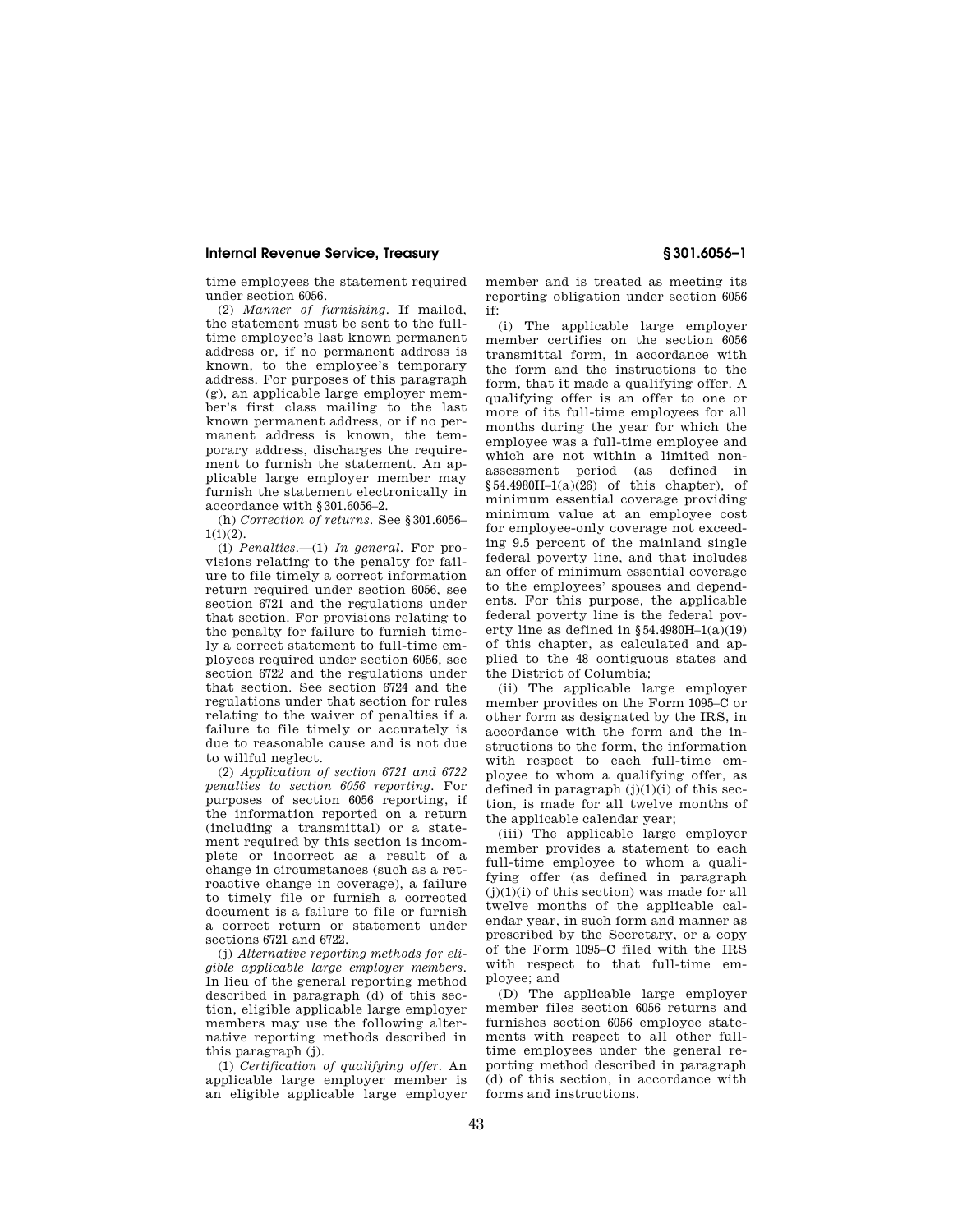(2) *Option to report without separate identification of full-time employees if certain conditions related to offers of coverage are satisfied (98 percent offers).* An applicable large employer member that otherwise meets its reporting obligation under section 6056 is not required to identify on its section 6056 return whether a particular employee is a full-time employee for one or more calendar months of the reporting year or report the total number of its full-time employees for the reporting year, if it certifies that it offered minimum essential coverage providing minimum value that was affordable under section 4980H to at least 98 percent of the employees (and their dependents) with respect to whom it reports for purposes of section 6056 in accordance with paragraph (d) of this section (regardless of whether the employee is a full-time employee for purposes of section 4980H for a calendar month during the year).

(k) *Special rules for governmental units*—(1) *Person appropriately designated.* In the case of any applicable large employer member that is a governmental unit or any agency or instrumentality thereof, the person or persons appropriately designated under section 6056(e) for purposes of the filing and furnishing requirements of section 6056 must be part of or related to the same governmental unit as the applicable large employer member. The applicable large employer member must make (or revoke) the designation before the earlier of the deadline for filing the returns or furnishing the statements required by this section. A person that has been appropriately designated under section 6056(e) must file a separate section 6056 return and transmittal for each applicable large employer member for which the person is reporting. The person appropriately designated under section 6056(e) assumes responsibility for the section 6056 requirements on behalf of the applicable large employer member for which the person is designated. Notwithstanding the designation, a separate section 6056 information return must be filed for each applicable large employer member that is a governmental unit. If more than one section 6056 information return is being filed for an applicable large employer mem-

# **§ 301.6056–1 26 CFR Ch. I (4–1–14 Edition)**

ber, there must be one authoritative section 6056 transmittal (Form 1094–C) reporting aggregate employer-level data for all full-time employees of the applicable large employer member, in accordance with forms and instructions. In addition, notwithstanding the designation, there must be only one section 6056 employee statement (Form 1095–C) for each full-time employee with respect to that full-time employee's employment with the applicable large employer member, so that all required information for a particular full-time employee of the applicable large employer member is reflected on a single Form 1095–C.

(2) *Written designation.* The designation under section 6056(e) must be made in writing, must be signed by both the applicable large employer member and the designated person, and must be effective under all applicable laws. The designation must set forth the name, address, and employer identification number of the designated person, and appoint such person as the person responsible for reporting under section 6056 on behalf of the applicable large employer member. The designation must contain information identifying the category of full-time employees (which may be full-time employees eligible for a specified health plan, or in a particular job category, as long as the specific employees covered by the designation can be identified) for which the designated person is responsible for reporting under section 6056 on behalf of the applicable large employer member. If the designated person is responsible for reporting under section 6056 for all full-time employees of an applicable large employer member, the designation must so indicate. The designation must contain language that the designated person agrees and certifies that it is the appropriately designated person under section 6056(e), and an acknowledgement that the designated person is responsible for reporting under section 6056 on behalf of the applicable large employer member and subject to the requirements of section 6056, including for purposes of information reporting requirements under sections 6721, 6722, and 6724. The designation must also set forth the name and employer identification number of the